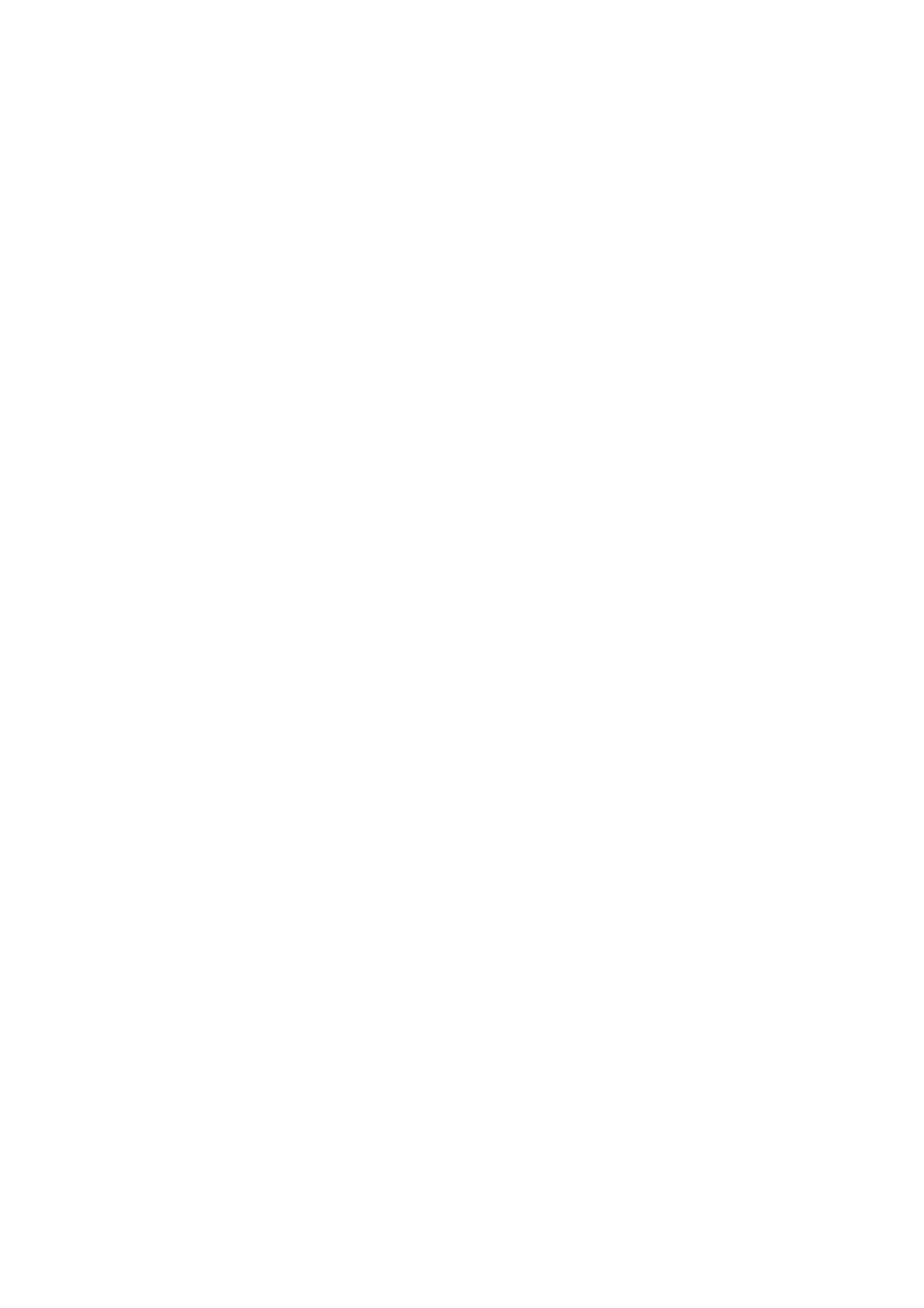# EUROPEAN STANDARD

# **EN ISO 14698-2:2003/AC**

NORME EUROPÉENNE EUROPÄISCHE NORM

April 2006 Avril 2006 April 2006

**ICS** 13.040.30

English version Version Française Deutsche Fassung

Cleanrooms and associated controlled environments - Biocontamination control - Part 2: Evaluation and interpretation of biocontamination data (ISO 14698-2:2003/Cor.1:2004)

Salles propres et environnements maîtrisés apparentés - Maîtrise de la biocontamination - Partie 2: Evaluation et interprétation des données de biocontamination (ISO 14698- 2:2003/Cor.1:2004)

Reinräume und zugehörige Reinraumbereiche - Biokontaminationskontrolle - Teil 2: Auswertung und Interpretation von Biokontaminationsdaten (ISO 14698- 2:2003/Cor.1:2004)

This corrigendum becomes effective on 19 April 2006 for incorporation in the three official language versions of the EN.

Ce corrigendum prendra effet le 19 avril 2006 pour incorporation dans les trois versions linguistiques officielles de la EN.

Die Berichtigung tritt am 19.April 2006 zur Einarbeitung in die drei offiziellen Sprachfassungen der EN in Kraft.



EUROPEAN COMMITTEE FOR STANDARDIZATION COMITÉ EUROPÉEN DE NORMALISATION EUROPÄISCHES KOMITEE FÜR NORMUNG

**Management Centre: rue de Stassart, 36 B-1050 Brussels**

© 2006 CEN All rights of exploitation in any form and by any means reserved worldwide for CEN national Members. Tous droits d'exploitation sous quelque forme et de quelque manière que ce soit réservés dans le monde entier aux membres nationaux du CEN.

Alle Rechte der Verwertung, gleich in welcher Form und in welchem Verfahren, sind weltweit den nationalen Mitgliedern von CEN vorbehalten.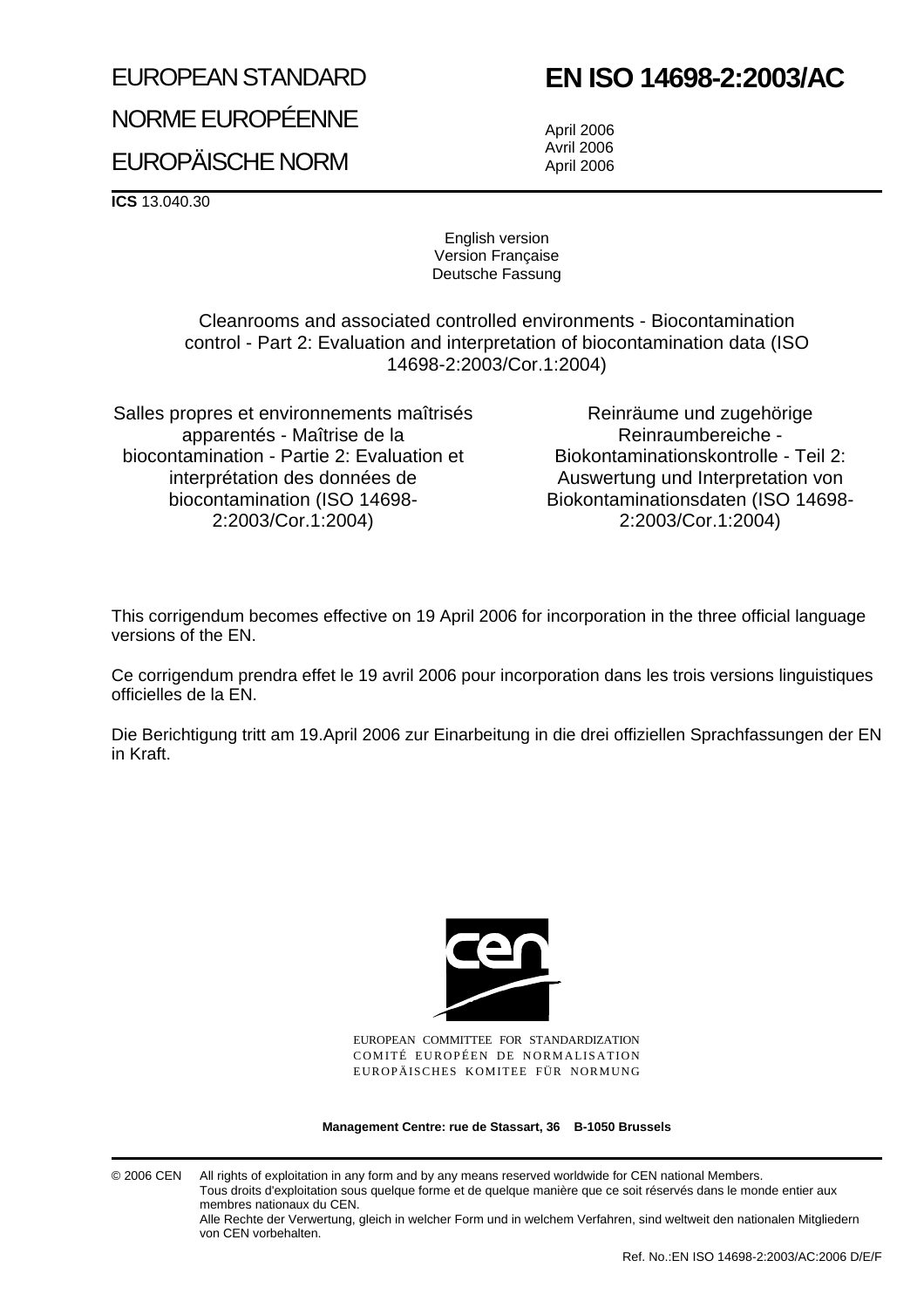## **English version**

#### **Endorsement Notice**

The text of ISO 14698-2:2003/Cor.1:2004 has been approved by CEN as EN ISO 14698- 2:2003/AC:2006 without any modifications.

## **Version française**

#### **Notice d'entérinement**

Le texte de l'ISO 14698-2:2003/Cor.1:2004 a été approuvé par le CEN comme EN ISO 14698-2:2003/AC:2006 sans aucune modification.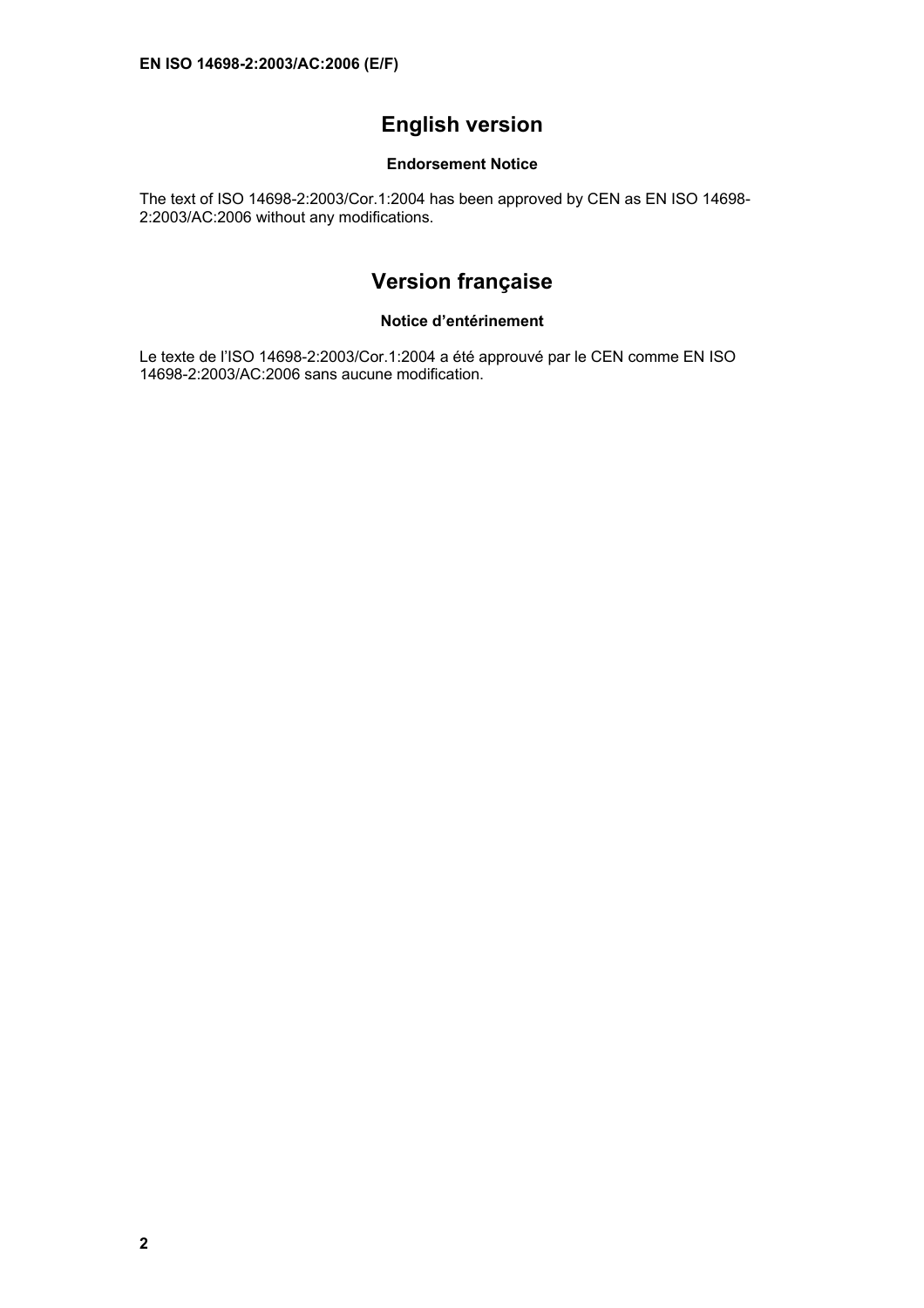

Published 2004-11-01

INTERNATIONAL ORGANIZATION FOR STANDARDIZATION • МЕЖДУНАРОДНАЯ ОРГАНИЗАЦИЯ ПО СТАНДАРТИЗАЦИИ • ORGANISATION INTERNATIONALE DE NORMALISATION

# **Cleanrooms and associated controlled environments — Biocontamination control —**

# Part 2: **Evaluation and interpretation of biocontamination data**

#### TECHNICAL CORRIGENDUM 1

*Salles propres et environnements maîtrisés apparentés — Maîtrise de la biocontamination — Partie 2: Évaluation et interprétation des données de biocontamination*

 $\overline{a}$ 

*RECTIFICATIF TECHNIQUE 1*

Technical Corrigendum 1 to ISO 14698-2:2003 was prepared by Technical Committee ISO/TC 209, *Cleanrooms and associated controlled environments*.

#### *Page 1*

3.1. Delete the word "microbiological" from the definition "microbiological level...," such that the it now reads as follows:

"level set by the user in the context of controlled environments, which, when exceeded, required immediate intervention, including investigation of cause, and corrective action"

3.2. Replace the existing definition with the following (to be consistent with ISO 14698-1:2003, 3.1.2, the note remains unchanged):

"level set by the user in the context of controlled environments, giving early warning of a drift from normal conditions, which, when exceeded, should result in increased attention to the process"

©ISO 2004 – All rights reserved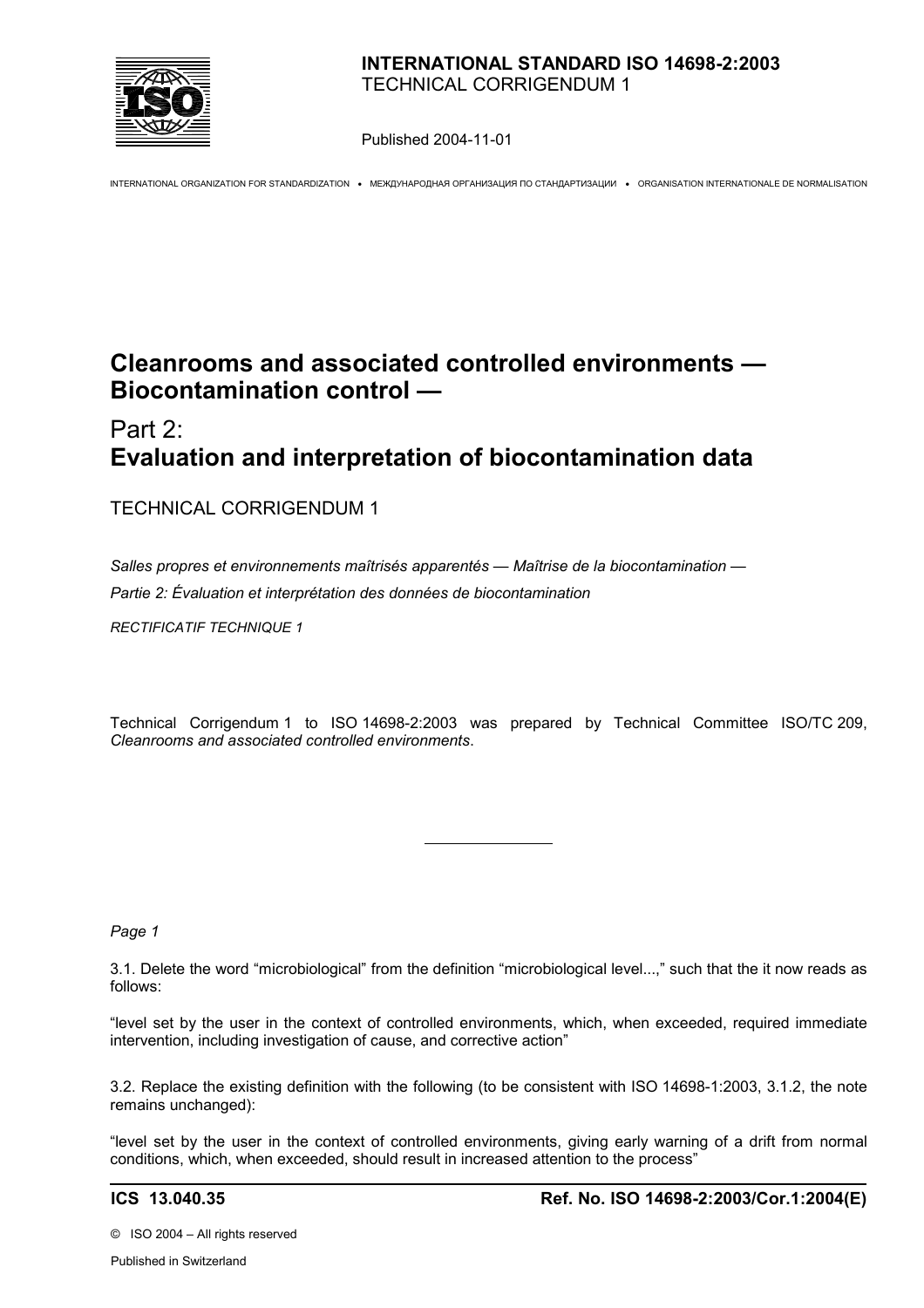#### **ISO 14698-2:2003/Cor.1:2004(E)**

#### *Page 2*

3.10. Replace the existing definition with the following:

"potential source of harm

```
[ISO/IEC Guide 51:1999, 3.5]<sup>[8]</sup>"
```
3.13. Replace the existing definition with the following (to be consistent with ISO 14698-1:2003, 3.1.20):

"defined level set by the user as a goal for routine operations, for the user's own purpose"